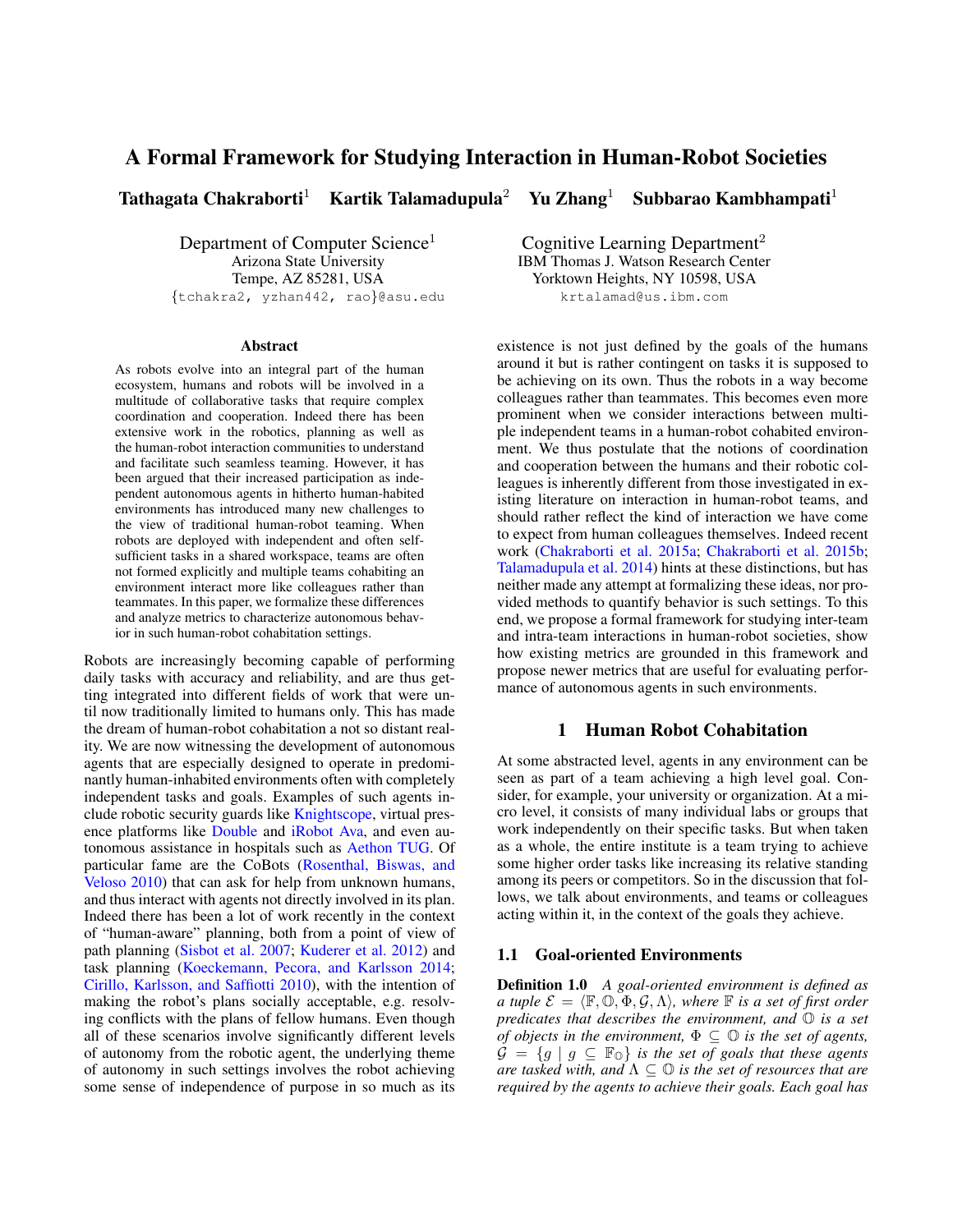$a$  reward  $R(g) \in \mathbb{R}^+$  associated with it.<sup>[1](#page-1-0)</sup>

These agents and goals are, of course, related to each other by their tasks, and these relationships determine the nature of their interactions in the environment, i.e. in the form of teams or colleagues. Before we formalize such relations, however, we would look at the way the agent models are defined. We use PDDL [\(Mcdermott et al. 1998\)](#page-4-12) models for the rest of the discussion, as described below, but most of the discussion easily generalizes to other modes of representation. The domain model  $D_{\phi}$  of an agent  $\phi \in \Phi$  is defined as  $D_{\phi} = \langle \mathbb{F}_{\mathbb{O}}, A_{\phi} \rangle$ , where  $A_{\phi}$  is a set of operators available to the agent. The action models  $a \in A_{\phi}$  are represented as  $a = \langle \mathbb{C}_a, \mathbb{P}_a, \mathbb{E}_a \rangle$  where  $\mathbb{C}_a$  is the cost of the action,  $\mathbb{P}_a \subseteq$  $\mathbb{F}_{\mathbb{O}}$  is the list of pre-conditions that must hold for the action a to be applicable in a particular state  $S \subseteq \mathbb{F}_{\mathbb{O}}$  of the environment; and  $\mathbb{E}_a = \langle e\bar{f}f^+(a), e\bar{f}f^-(a)\rangle, e\bar{f}f^\pm(a) \subseteq \mathbb{F}_0$ is a tuple that contains the add and delete effects of applying the action to a state. The transition function  $\delta(\cdot)$  determines the next state after the application of action  $a$  in state  $S$  as  $\delta(a, S) = (S \setminus eff^{-}(a)) \cup eff^{+}(a)$  if  $\mathbb{P}_{a} \subseteq S$ ;  $\perp$  otherwise. A planning problem for the agent  $\phi$  is given by the tuple

 $\Pi_{\alpha} = \langle \mathbb{F}, \mathbb{O}, D_{\phi}, \mathbb{I}_{\phi}, \mathbb{G}_{\phi} \rangle$ , where  $\mathbb{I}_{\phi} \subseteq \mathbb{F}_{\mathbb{O}}$  is the initial state of the world and  $\mathbb{G}_{\phi} \subseteq \mathbb{F}_{\mathbb{O}}$  is the goal state. The solution to the planning problem is an ordered sequence of actions or *plan* given by  $\pi_{\phi} = \langle a_1, a_2, \dots, a_{|\pi_{\phi}|} \rangle$ ,  $a_i \in A_{\phi}$  such that  $\delta(\pi_{\phi}, \mathbb{I}_{\phi}) \models \mathbb{G}_{\phi}$ , where the cumulative transition function is given by  $\delta(\pi, s) = \delta(\langle a_2, a_3, \dots, a_{|\pi|} \rangle, \delta(a_1, s))$ . The cost of the plan is given by  $C(\pi_{\phi}) = \sum_{a \in \pi_{\phi}} \mathbb{C}_a$ .

We will now introduce the concept of a super-agent transformation on a set of agents that combines the capabilities of one or more agents to perform complex tasks that a single agent might not be able to do. This will help us later to formalize the nature of interactions among agents.

**Definition 1.1a** *A super-agent is a tuple*  $\Theta = \langle \theta, D_{\theta} \rangle$ *where*  $\theta \subseteq \Phi$  *is a set of agents in the environment*  $\mathcal{E}$ *, and*  $D_{\theta}$ *is the transformation from the individual domain models to a composite domain model given by*  $D_{\theta} = \langle \mathbb{F}_0, \bigcup_{\phi \in \theta} A_{\phi} \rangle$ .

Note that this does not preclude joint actions among agents, because some actions that need that need more than one agent (as required in the preconditions) will only be doable in the composite domain.

Definition 1.1b *The planning problem of a super-agent* Θ *is similarly given by*  $\Pi_{\Theta} = \langle \mathbb{F}, \mathbb{O}, D_{\theta}, \mathbb{I}_{\theta}, \mathbb{G}_{\theta} \rangle$  *where the composite initial and goal states are given by*  $\mathbb{I}_{\theta} = \bigcup_{\phi \in \theta} \mathbb{I}_{\phi}$ and  $\mathbb{G}_{\theta} = \bigcup_{\phi \in \theta} \mathbb{G}_{\phi}$  respectively. The solution to the plan*ning problem is a composite plan*  $\pi_{\theta} = \langle \mu_1, \mu_2, \dots, \mu_{|\pi_{\theta}|} \rangle$ *where*  $\mu_i = \{a_1, \ldots, a_{|\theta|}\}, \mu(\phi) = a \in A_{\phi} \,\forall \mu \in \pi_{\theta} \text{ such}$ that  $\delta'(\mathbb{I}_{\theta},\pi_{\theta})\models \mathbb{G}_{\theta}$ , where the modified transition function  $\delta'(\mu, s) = (s \setminus \bigcup_{a \in \mu} \text{eff}^-(a)) \cup \bigcup_{a \in \mu} \text{eff}^+(a)$ *. We denote the set of all such plans as*  $\pi_{\Theta}$ *.* 

The cost of a composite plan is  $C(\pi_{\theta}) = \sum_{\mu \in \pi_{\theta}} \sum_{a \in \mu} \mathbb{C}_a$ and  $\pi^*_{\theta}$  is optimal if  $\delta'(\mathbb{I}_{\theta}, \pi_{\theta}) \models \mathbb{G}_{\theta} \implies C(\pi^*_{\theta}) \leq C(\pi_{\theta}).$ The composite plan can thus be viewed as a union of plans contributed by each agent  $\phi \in \theta$  so that  $\phi$ 's component can be written as  $\pi_{\theta}(\phi) = \langle a_1, a_2, \dots, a_n \rangle$ ,  $a_i = \mu_i(\phi) \ \forall \ \mu_i \in$ 

 $\pi_{\Theta}$ . Now we will define the relations among the components of the environment  $\mathcal E$  in terms of these agent models.

**Definition 1.2** *At any given state*  $S \subseteq \mathbb{F}_{\mathbb{O}}$  *of the environment* E*, a goal-agent correspondence is defined as the relation*  $\tau : \mathcal{G} \to \mathcal{P}(\Phi)$ ,  $\mathcal{G}, \Phi \in \mathcal{E}$ , that *induces a set of super-agents*  $\tau(g) = \{ \Theta \mid \Pi_{\Theta} =$  $\langle \mathbb{F}, \mathbb{O}, D_{\theta}, S, g \rangle$  has a solution, i.e.  $\exists \pi \, s.t. \, \delta(\pi, S) \models g$ *}.* 

In other words,  $\tau(q)$  gives a list of sets of agents in the environment that are capable of performing a specific task g. We will see in the next section how the notions of teammates and colleagues are derived from it.

#### 1.2 Teams and Colleagues

**Definition 2.0** *A team*  $T_g$  *w.r.t. a goal*  $g \in \mathcal{G}$  *is defined as*  $\langle \textit{any super-agent} \; \Theta = \langle \theta, D_{\theta} \rangle \in \tau(g) \; \textit{iff} \; \not\exists \phi \in \theta \; \textit{such that}$  $\Theta' = \langle \theta \setminus \phi, D_{\theta \setminus \phi} \rangle$  and  $\pi_{\Theta} = \pi_{\Theta'}$ .

This means that any super-agent belonging to a particular goal-agent correspondence defines a team w.r.t that specific goal when every agent that forms the super-agent plays *some* part in the plans that achieves the task described by  $g$ , i.e. the super-agent cannot use the same plans to achieve g if an agent is removed from its composition. This, then, leads to the concept of *strong*, *weak*, or *optimal* teams, depending on if the composition of the super-agent is *necessary*, *sufficient* or *optimal* respectively (note that an optimal team may or may not be a strong team).

**Definition 2.0a** *A team*  $T_g^s = \langle \theta, D_\theta \rangle \in \tau(g)$  *w.r.t a goal*  $g \in \mathcal{G}$  is strong iff  $\exists \phi \in \theta$  such that  $\langle \theta \setminus \phi, D_{\theta \setminus \phi} \rangle \in \tau(g)$ . *A team*  $T_g^w$  is weak otherwise.

**Definition 2.0b** A team  $T_g^o = \langle \theta, D_\theta \rangle \in \tau(g)$  *w.r.t a goal*  $g \in \mathcal{G}$  is optimal iff  $\forall \Theta' \in \tau(g), C(\pi_{\theta}^*) \leq C(\pi_{\theta'}^*)$ .

This has close ties with concepts of required cooperation and capabilities of teams to solve general planning problems, introduced in [\(Zhang and Kambhampati](#page-4-13) [2014\)](#page-4-13), and work on team formation mechanisms and properties of teams [\(Shoham and Tennenholtz 1992;](#page-4-14) [Tambe 1997\)](#page-4-15). In this paper, we are more concerned about the *consequences* of such team formations on teaming metrics. So, with these different types of teams we have seen thus far, the question we ask is: *What is the relation among the rest of the agents in the environment? How do these different teams interact among and between themselves?*

Definition 2.1 *The set of teams in* E *are defined by the relation*  $\kappa : \mathcal{G} \to R(\tau); \, \mathcal{G} \in \mathcal{E}$ , where  $\kappa(g) \in \tau(g)$  *denotes the team assigned to the goal g,*  $\forall g \in \mathcal{G}$ *.* 

This, then, gives rise to the idea of collegiality among agents, due to both inter-team and intra-team interactions. Note that how useful or necessary such interactions are will depend on whether the colleagues can contribute to each other's goals, or to what extent they influence their respective plans, which leads us to the following two definitions of colleagues based on the concept of teams.

**Definition 2.2a** *Let*  $\kappa(g) = \langle \theta_1, D_{\theta_1} \rangle, \kappa(g') = \langle \theta_2, D_{\theta_2} \rangle$ *be two teams in*  $\mathcal{E}$ *. An agent*  $\phi_1 \in \theta_1$  *is a type-1 colleague to an agent*  $\phi_2 \in \theta_2$  *when*  $\kappa'(g) = \langle \theta_1 \cup \phi_1, D_{\theta_1 \cup \phi_1} \rangle$  *is a weak team w.r.t. the goal* g*.*

<span id="page-1-0"></span> ${}^{1}S_{\mathbb{O}}$  is  $S \subseteq \mathbb{F}$  instantiated or grounded with objects from  $\mathbb{O}$ .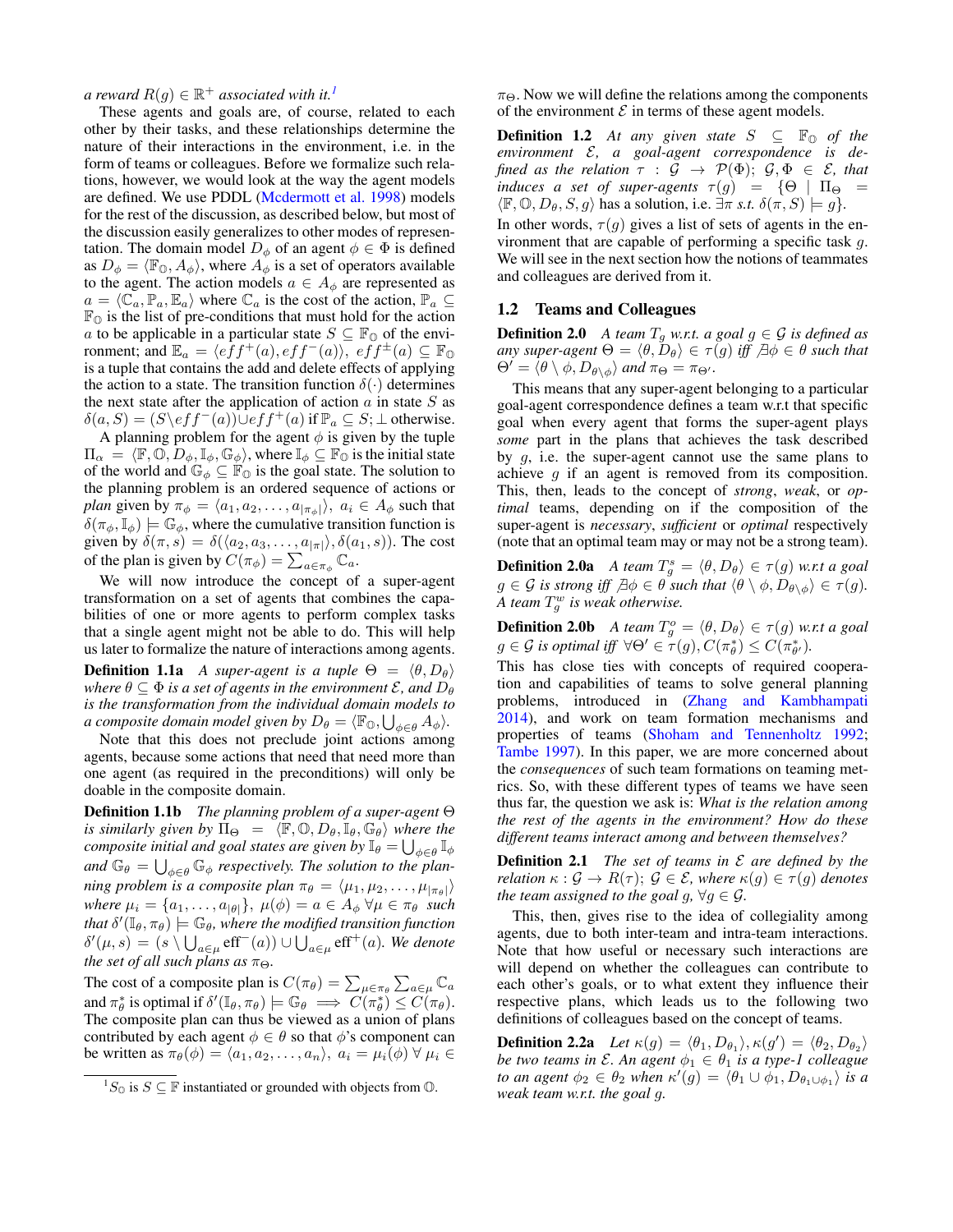**Definition 2.2b** *Agents*  $\phi_1, \phi_2 \in \Phi$  *are type-2 colleagues when*  $\forall \kappa(g) = \langle \theta, D_{\theta} \rangle$  *s.t.*  $\{\phi_1, \phi_2\} \cap \theta \neq \emptyset$ ,  $\{\phi_1, \phi_2\} \notin$  $\theta\wedge\kappa'(g)=\langle\theta\cup\{\phi_1,\phi_2\},\tilde{D}_{\theta\cup\{\phi_1,\phi_2\}}\rangle$  is a weak team.

Thus type-1 colleagues can potentially contribute to the plans of their colleagues, while type-2 colleagues cannot. Plans of type-2 colleagues can, however, influence each other (for example due to conflicts on usage of shared resources), while type1-colleagues are capable of becoming teammates dynamically during plan execution.

Humans in the loop. Instead of a general set of agents, we define the set of agents  $\theta$  in a super-agent as composition of humans and robots  $\theta = h(\theta) \cup r(\theta)$  so that the domain model of the super-agent is also a composition of the human and robot capabilities  $D_{\theta} = \bigcup_{\phi \in h(\theta)} \bigcup_{\phi \in r(\theta)} A_{\phi} = h(D_{\theta}) \cup$  $r(D_\theta)$ . We denote the communication actions of the superagent as the subset  $c(D_\theta) \subseteq D_\theta$ .

## 2 Metrics for Human Robot Interaction

### 2.1 Metrics for Human Robot Teams

We will now ground popular [\(Olsen Jr. and Goodrich 2003;](#page-4-16) [Steinfeld et al. 2006;](#page-4-17) [Hoffman and Breazeal 2007;](#page-4-18) [Hoffman 2013\)](#page-4-19) metrics for human-robot teams in our current formulation.

Task Effectiveness These are the metrics that measure the effectiveness of a team in completing its tasks.

- Cost-based Metrics This simply measures the cost  $\sum_{g \in \kappa^{-1}(\Theta)} C(\pi_{\Theta}^*)$  of all the (optimal) plans a specific team executes (for all the goals it has been assigned to).
- Net Benefit Based Metrics This is based on both plan costs as well as the value of goals and is given by  $\sum_{g \in \kappa^{-1}(\Theta)} R(g) - C(\pi_{\Theta}^*).$
- Coverage Metrics Coverage metrics for a particular team determine the diversity of its capabilities in terms of the number of goals it can achieve  $|\kappa^{-1}(\Theta)|$ .

Team Effectiveness These measure the effectiveness of (particularly human-robot) teaming in terms of communication overhead and smoothness of coordination.

- Neglect Tolerance This measures how long the robots in a team  $\Theta$  is able to perform well without human intervention. We can measure this as  $NT = \max\{|i - j| \text{ s.t. } h(D_{\theta}) \bigcap_{\phi \in \theta} \pi_{\Theta}^*(\phi)[i : j] = \varnothing\}.$
- Interaction Time This is given by  $IT =$  $\sum |\{i \mid c(D_{\theta}) \cap \pi_{\Theta}^*[i] \neq \emptyset\}|$ , and measures the time spent by a team  $\Theta$  in communication.
- Robot Attention Demand Measures how much attention the robot is demanding and is given by  $\frac{IT}{IT+NT}$ .
- Secondary Task Time This measures the "distraction" to a team, and can be expressed as time not spent on achieving a given goal g, i.e.  $STT = |\{i \mid \pi_{\Theta}^*[i] := \varnothing \wedge \delta'(s, \pi_{\Theta}^*) \models g\}|.$
- Free Time  $FT = 1 RAD$  is a measure of the fraction of time the humans are not interacting with the robot.
- Human Attention Demand  $HAD = FT h(STT)$ where  $h(STT) = |\{i \mid \pi_{\Theta}^*[i] \cap h(D_{\theta}) := \emptyset \wedge \delta'(s, \pi_{\Theta}^*)| \neq 0\}$  $g\}$ |/ $|\pi^*_{\Theta}|$  is the time humans spend on the secondary task.
- Fan Out This is a measure of the communication load on the humans, and consequently the number of robots that should participate in a human-robot team, and is proportional to  $FO \propto |h(\theta)|/RAD$ .
- Interaction Time Measures how quickly and effectively interaction takes places as  $IT = \frac{NT(1 - STT)}{STT}$ .
- Robot Idle Time Captures inconsistency or irregularity in coordination from the point of view of the robotic agent, and can be measured as the amount of time the robots are idle, i.e.  $RIT = |\{i \mid r(D_{\theta}) \cap \pi_{\Theta}^*[i] = \emptyset|$ .
- Concurrent Activity We can talk of concurrency within a team as the time that humans and robots are working concurrently  $CA_1 = |\{i \mid r(D_\theta) \cap h(D_\theta) \cap \pi_{\Theta}^*[i] \neq \varnothing\}|$ and also across teams as the maximum time teams are operating concurrently  $CA_2 = \max\{|\{i \mid \pi_{\Theta}[i] \neq \emptyset\}|$  $\varnothing \wedge \pi_{\Theta'}[i] \neq \varnothing \, \forall \Theta, \Theta' \in \mathcal{R}(\kappa) \}.$

In measuring performance of agents in cohabitation, both as teammates and colleagues, we would still like to reduce interactions times and attentions demand, while simultaneously increasing neglect tolerance and concurrency. However, as we will see in Section [3,](#page-3-0) these metrics do not effectively capture all the implications of the interactions desired in human-robot cohabitation. So the purpose of the rest of our paper is to establish metrics that can measure the effective behavior of human-robot colleagues, and to see to what extent they can capture desired behaviors of robotic colleagues suggested in existing literature.

#### 2.2 Metrics for Human Robot Colleagues

We will now propose new metrics that are useful for measuring collegial interactions, see how they differ from teaming metrics discussed so far, and then relate them to existing work on human-robot cohabitation.

Task Effectiveness The measures for task effectiveness must take into account that agents are not necessarily involved in their assigned team task only.

- Altruism This is a measure of how useful it is for a robotic agent  $r$  to showcase altruistic behavior in assisting their human colleagues, and is given by the ratio of the gain in utility by adding a robotic colleague to a team  $\Theta$  to the decrease in utility of plans of the teams r is involved in  $|\pi_{\Theta}^* - \pi_{\langle \theta \cup r, D_{\theta \cup r} \rangle}^*|/ \sum_{\Theta = \langle \theta, D_{\theta} \rangle} \text{ s.t. } r \in \theta \Delta |\pi_{\Theta}^*|$ . For such a dynamic coalition to be useful,  $r$  must be a type-1 colleague to the agents  $\theta \in \Theta$ .
- Lateral Coverage This measures how deviating from optimal team compositions can achieve global good in terms of number of goals achieved by a team, P  $LT =$  $T_{g=\kappa(g), \forall g\in\mathcal{G}}\;\; \{[|\kappa^{-1}(T_g)|\,-\,|\kappa^{-1}(T_g^o)|] / |\kappa^{-1}(T_g^o)|\}$ across all the teams that have been formed in  $\mathcal{E}$ .
- Social Good Many times, while planning with humans in the loop, cost optimal plans are not necessarily the optimal plans in the social context. This is useful to measure particularly when agents are interacting outside teams, and the compromise in team utility is compensated by the gain in mutual utility of colleagues. This can be expressed as  $\sum_{g \in \mathcal{G}} \{ C(\pi_{\kappa(g)}) - C(\pi_{\kappa(g)}^*) \}.$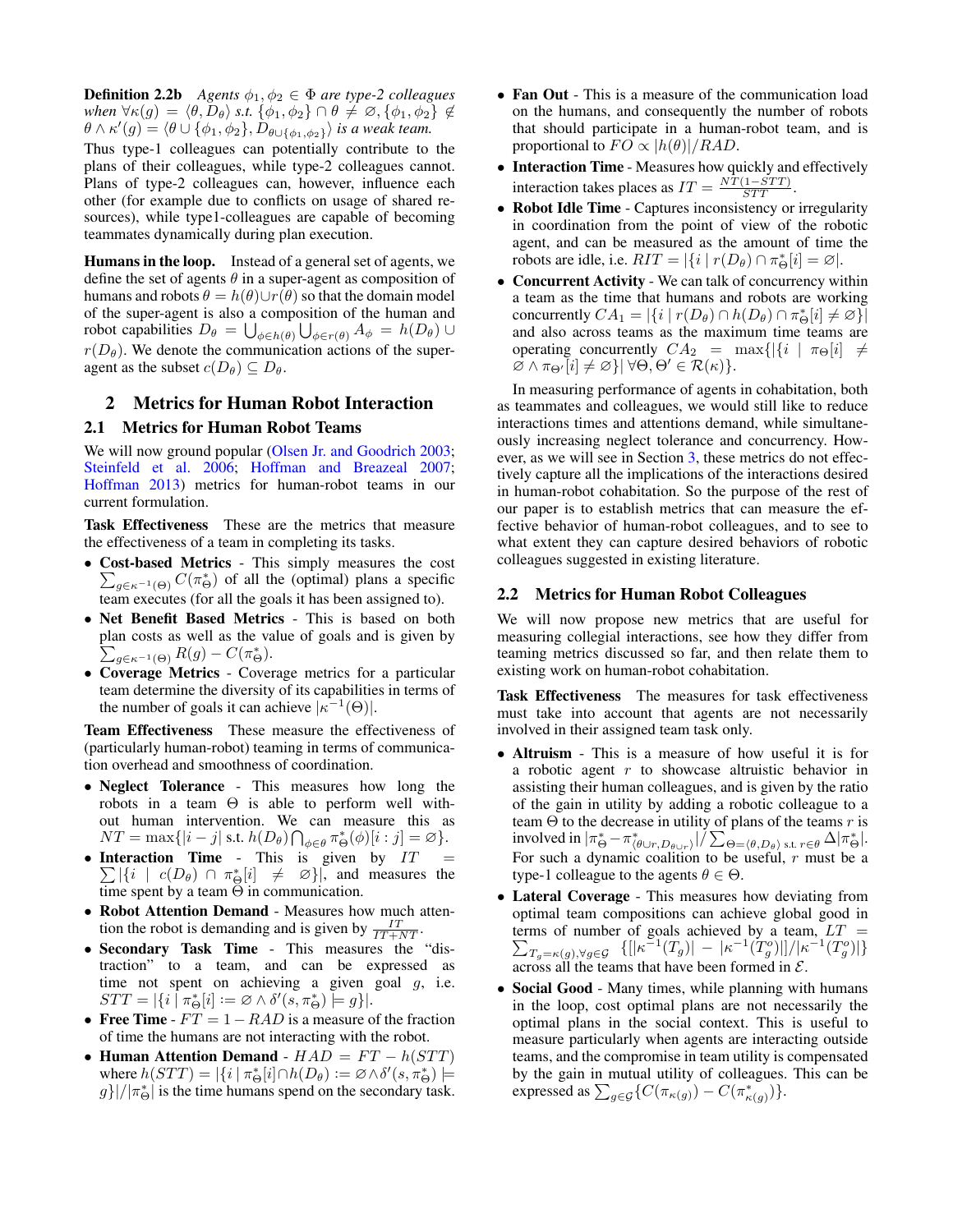Interaction Effectiveness The team effectiveness measures need to be augmented with measures corresponding to interactions among non-team members. While all these metrics are relevant for robotic colleagues as well, they become particularly important in human-robot interactions, where information is often not readily sharable due to higher cognitive mismatch, so as to reduce cognitive demand/overload.

- Interaction Time In addition to *Interaction Time* for human-robot teams, and measures derived from it, we propose two separate components of interaction time for general human-robot cohabitation scenarios.
	- External Interaction Time This is the time spent by agents interacting with type-1 colleagues  $(EIT_1)$ .
	- Extraneous Interaction Time This is the time spent by agents interacting with type-2 colleagues  $(EIT_2)$ .
- Compliance This refers to how much actions of an agent disambiguate its intentions. Though relevant for both, this becomes even more important in absence of teams, when information pertaining to goals or plans are not necessarily sharable. Thus the intention should be to maximize the probability  $P(\mathbb{G}_{\theta} = g \mid s = \delta(\pi_{\theta}[1 : i], \mathbb{I}_{\theta}))$ ,  $\kappa(g) =$  $\langle \theta, D_{\theta} \rangle$ ,  $\forall g \in \mathcal{G}$  given any stage i of plan execution and  $P(\cdot)$  is a generic goal recognition algorithm. This can be relevant both in terms of disambiguating goals [\(Keren,](#page-4-20) [Gal, and Karpas 2014\)](#page-4-20) or explaining plans given a goal [\(Zhang, Zhuo, and Kambhampati 2015\)](#page-4-21).
- External Failure This is the number of times optimal plans fail when resources are contested among colleagues.
- Stability Of course with continuous interactions, team formations change, so this gives a measure of stability of the system as a whole. If teams  $\kappa(g) = \langle \theta_1, D_{\theta_1} \rangle$  and  $\kappa(g) = \langle \theta_2, D_{\theta_2} \rangle$  achieves a goal  $g \in \mathcal{G}$  at two different instances, then stability  $S = \sum_{g \in \mathcal{G}} |\theta_1 \cap \theta_2|/|\theta_1||\theta_2|$ .

# 3 Discussion and Related Work

<span id="page-3-0"></span>We will now investigate the usefulness of the proposed metrics in quantifying behavioral traits proposed in existing literature as desirable among cohabiting human and robots.

Human-Aware Planning. In [\(Koeckemann, Pecora, and](#page-4-7) [Karlsson 2014;](#page-4-7) [Cirillo, Karlsson, and Saffiotti 2010\)](#page-4-8) the authors talk of adapting robot plans to suit social norms (e.g. not to vacuum a room while a human is asleep). Clearly, this involves the robots departing from their preferred plans to conform to human preferences. In such cases, involving assistive robots, measures of *Altruism* and *Social Good* become particularly relevant, while it is also crucial to reduce unwanted interactions  $(EIT_1 + EIT_2)$ .

Planning with Resource Conflicts. In [\(Chakraborti et al.](#page-4-10) [2015b\)](#page-4-10) the authors outline an approach for robots sharing resources with humans to compute plans that minimize conflicts in resource usage. Thus, this line of work is aimed at reducing *External Failures*, while simultaneously increasing *Social Good*. Measures of *Stability* and *Compliance* become relevant, to capture evolving beliefs and their consequences on plans. *Extraneous Interaction Time* is also an important

measure, since additional communication is always a proxy to minimizing coordination problems between colleagues.

Planning for Serendipity. In [\(Chakraborti et al. 2015a\)](#page-4-9) the authors propose a formulation for the robot to produce positive exogenous events during the execution of the human's plans, i.e. interventions which will be useful to the human regardless of whether he was expecting assistance from the robot. This work particularly looks at planning for *Altruism*. Increasing *Compliance* in agent behavior can provide better performance in this regard. Further, *External Interaction* is crucial in such cases for forming such impromptu coalitions among colleagues.

Relation to Metrics in Human Factor Studies It is useful to see an example of how the general formulation of metrics we discussed so far are actually grounded in human factors studies [\(Zhang et al. 2015\)](#page-4-22) of scenarios that display some aspects of collegial interaction. The environment studied was a disaster response scenario, involving an autonomous robot that may or may not chose to proactively help the human. The authors used *External Interaction Time* or  $EIT_1$  to measure the effectiveness of proactive support (how often the proactive support resulted in further deliberation over goals), while *Lateral Coverage* (in terms of number of people rescued) showed the effectiveness of proactive support. Further, qualitative analysis on acceptance and usefulness of agents that display proactive support are closely related to measures such as *Social Good* and *Altruism*.

Work on Ad-hoc Coalition Formations Given the framework we have discussed thus far, the question is then, apart from *measuring* performance, how we can use it to *facilitate* collegial interactions among agents. Especially relevant in such scenarios are work on ad-hoc coalition formation among agents sharing an environment but not necessarily goals [\(Stone et al. 2010\)](#page-4-23). In [\(Chakraborti et al. 2016\)](#page-4-24) we show how this framework may be used to cut down on prior coordination while forming coalitions.

# 4 Conclusion and Future Work

In conclusion, we discussed interaction in human-robot societies involving multiple teams of humans and robots in the capacity of teammates or as colleagues, provided a formal framework for talking about various modes of cooperation, and reviewed existing metrics and proposed new ones that can capture these different modalities of teaming or collegial behavior. Finally we discussed how such metrics can be useful in evaluating existing works in human-robot cohabitation. One line of future inquiry would be to see how such quantitative metrics are complemented by qualitative feedback from human factor studies, to establish what the desired trade-offs are, in order to ensure well-informed design of symbiotic systems involving humans and robots.

#### Acknowledgments

This research is supported in part by the ONR grants N00014-13-1-0176, N00014-13-1-0519 and N00014-15-1- 2027, and the ARO grant W911NF-13- 1-0023.